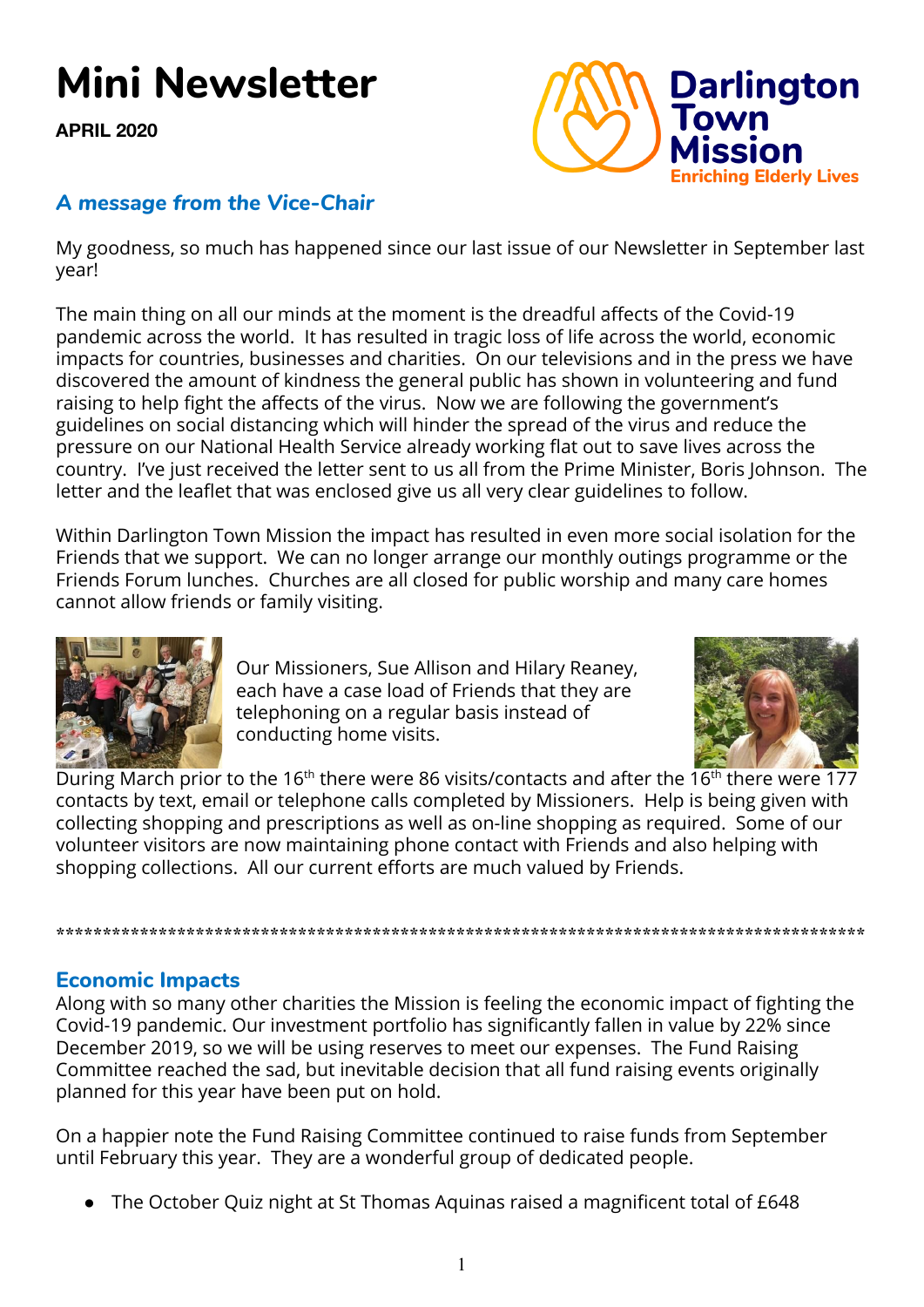- The Christmas Carol Singing collection at Sainsbury's raised £415
- Mary Drury held a special January birthday party at her home and donations in lieu of presents raised £422 for Town Mission funds. Thank you so much Mary, you're a star.
- The Fourum Concert in February raised £681 which was amazing, especially as many turned up on the night to pay on the door.

This loss of income challenges us all to consider other ways in which to offer financial help to our charity.

**\*\*\*\*\*\*\*\*\*\*\*\*\*\*\*\*\*\*\*\*\*\*\*\*\*\*\*\*\*\*\*\*\*\*\*\*\*\*\*\*\*\*\*\*\*\*\*\*\*\*\*\*\*\*\*\*\*\*\*\*\*\*\*\*\*\*\*\*\*\*\*\*\*\*\*\*\*\*\*\*\*\*\*\*\*\*\***

#### **Monthly Outings Programme**

Since September the Missioners have arranged a number of group outings before social distancing was introduced:

- 29 Friends, our Missioners and 13 volunteer drivers enjoyed a tour and afternoon tea at Locomotion, the railway museum at Shildon in September.
- Another afternoon tea with a musical theme was enjoyed at Elm Ridge Methodist Church in October.
- 36 Friends and their volunteers enjoyed a visit to Strikes Garden Centre in November. The garden centre staff are so welcoming, and the catering was great.
- Jack Frost Party at Polam School on 12<sup>th</sup> December. A traditional afternoon of excellent entertainment, great food and fun. 38 Friends, DTM missioners and 14 drivers went.
- QE  $6<sup>th</sup>$  Form Christmas Party on 16<sup>th</sup> December. A lunch time event featuring a primary school choir from Jarrow, a generous lunch, bingo, pass the parcel and a free raffle. 28 Friends, DTM missioners and 11 drivers went.
- Our Annual DTM Carol Service at Haughton Methodist Church was on 20<sup>th</sup> December. DTM Friends Nance and Nancy read the bible passages, Rev Andrew Wigram, our Chair, led the service and everyone enjoyed the refreshments afterwards provided by the DTM missioners and volunteers. 25 Friends, DTM missioners and 13 drivers attended along with many others. The place was full!
- Harrowgate Hill Methodist Church hosted an afternoon of food, dancing and fun on the day of Burn's Night, 25<sup>th</sup> January. There was a quiz, a dancing school display and a most generous afternoon tea.
- We had an outing to Mainsgill Farm Shop in February which turned out to be our final outing before the Covid-19 struck. 29 Friends, the Missioners and 11 volunteers enjoyed the afternoon with great refreshments. Some even managed to see some new-born lambs in the barn. What a joyful sign of spring and hope.

Looking at this busy list, you will quickly realise how dramatically some of normal activities have been affected. Our Friends look forward to these events, but now we can only support them in other ways. We pray that our programme of events, monthly outings and home visits will be back in full swing soon.

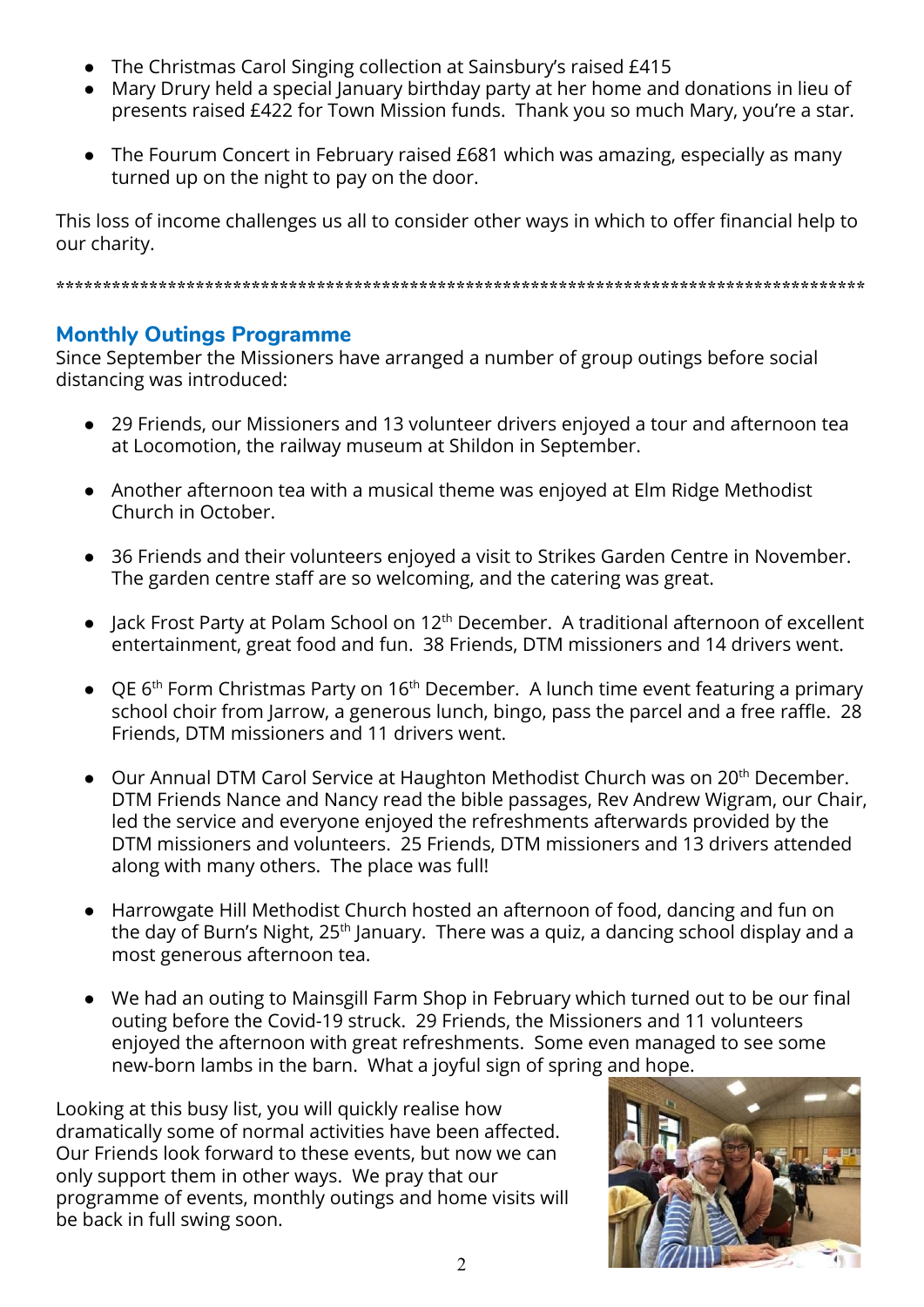### **Co-op Sponsorship**

This year the Darlington Co-op stores have once again selected DTM as one of three local charities to sponsor. This time their sponsorship is funding a series of exercise classes for our Friends. Of course, these classes cannot get going at the moment because of the Covid-19 outbreak. Hopefully they will commence as soon as things improve. You can boost the sponsorship by becoming a member of the Co-op and selecting DTM as your chosen charity. A percentage of your Co-op purchases will then be donated to DTM. The Co-op Community Pioneer is also donating a number of Easter food hampers to some of our Friends that may not have family support at this time. Sue and Hilary will be delivering them to bring a bit of Easter Joy.

#### **Covid-19 and our AGM**

To comply with the Charity Commission's regulations charities must hold an Annual General Meeting each year that must take place at least 15 months apart. We originally planned the AGM for 28<sup>th</sup> April, but this is no longer possible as the venue is closed.

Instead, the Management Committee are planning a remote AGM on 30<sup>th</sup> June. Current members will be sent Declaration of Commitment to send back to the secretary. Annual Reports will then be issued to those that have responded.

At the AGM we need to elect officers and trustees, accept the annual statement of accounts and appoint the independent accounts examiner. All of these will be

included in a proxy voting form issued to members. Minutes of the 2019 AGM will also be issued to members for approval. Please contact me if you need further information.

We are sad to announce that our Chair, Rev Andrew Wigram, is stepping down at the AGM as he and his wife Catherine are leaving Darlington to live nearer family in the Midlands.

#### 

#### **Our New Logo and Website**

Work has been going on with the executive and others to introduce a newly designed logo which is on the top of this Newsletter. It will be used for our advertising and promotional material. It will also be featured in a new website that will be available shortly. Cloak & Map Digital were contracted to carry out this project which has also been supported by one of our Trustees, Julia Bean.

We look forward to seeing this in action, especially as our charity is facing financial difficulties at the moment. Let's hope that a new image will increase our profile with the wider community in Darlington as we continue to seek out new volunteers, fund raisers and corporate sponsorships.

# **Easter Blessings to all our readers**